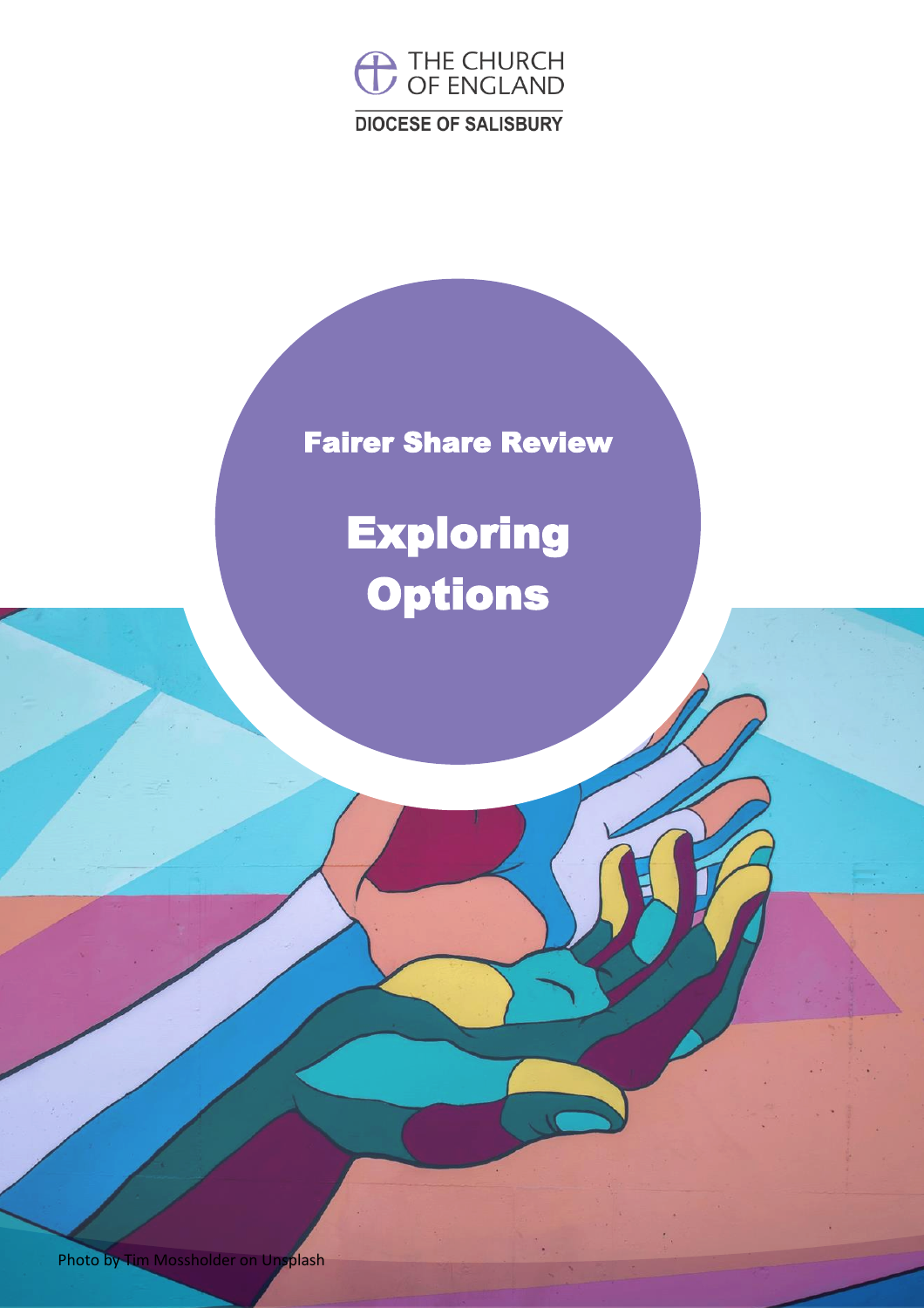## **DIOCESE OF SALISBURY**

### **Contents**

| Allocation alternatives - examples from other dioceses & suggestions from parishes (January |  |
|---------------------------------------------------------------------------------------------|--|
|                                                                                             |  |

 $V3 - 30.05.22$ Contact:

Director of Parish Support, Governance and Administration, Elizabeth Harvey [Elizabeth.Harvey@salisbury.anglican.org](mailto:Elizabeth.Harvey@salisbury.anglican.org)

Director of Finance and Asset Management, Liz Ashmead [Liz.Ashmead@salisbury.anglican.org](mailto:Liz.Ashmead@salisbury.anglican.org)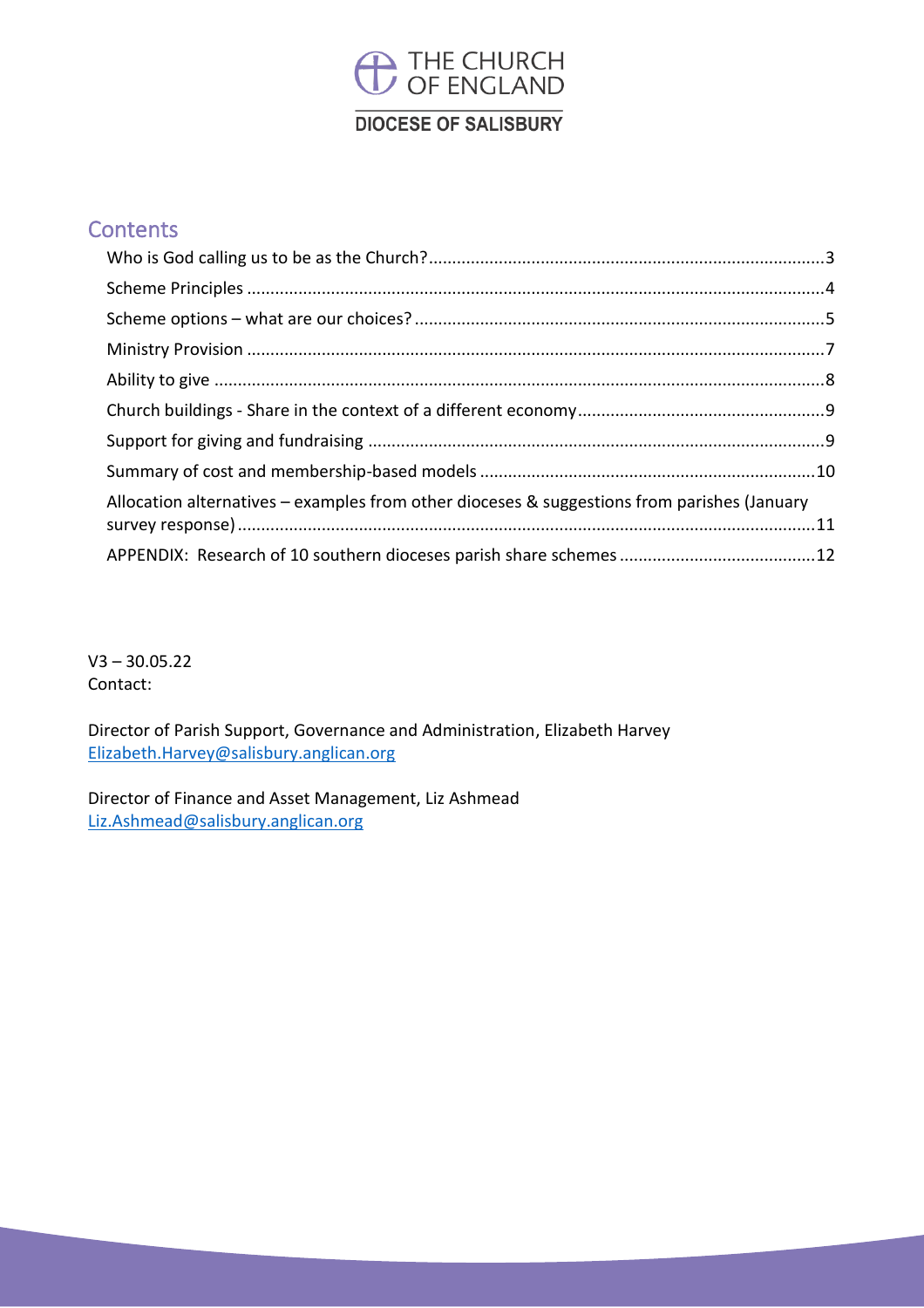

### <span id="page-2-0"></span>**Who is God calling us to be as the Church?**

…and how do we create a healthy and sustainable approach to mission & ministry and finances?

*We restarted the share review process towards the end of 2021*, seeking views about the current system in a survey format. Findings from the survey completed by 313 PCCs (72%) include:



Helpfully, several PCCs sharing ideas and options for the future; while not sought in the survey questions, this has very usefully launched the important **next step of our Review**:

#### *Generating and exploring options for the future*

*In May*, 25 people from across the diocese – representing all contexts, lay & ordained – participated in archdeaconry focus group discussions, to gain an understanding of parishes' views on share scheme options and explore ways we can encourage good levels of engagement and support for any changes we make. The discussions provided helpful feedback to shape our thinking around scheme options and next steps: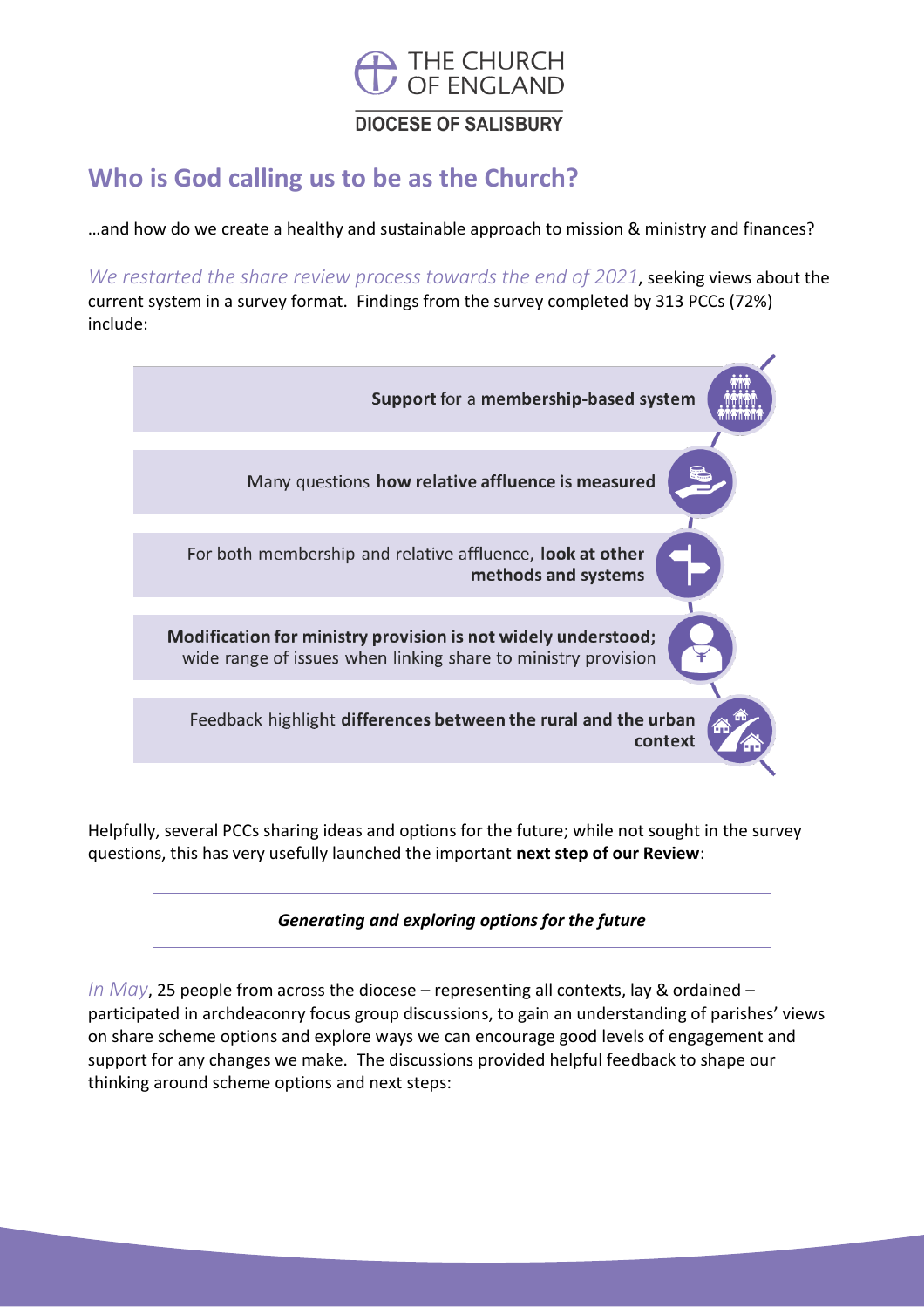### **DIOCESE OF SALISBURY**

If the future scheme includes '**ability to give**' and '**membership**', we need to establish **WHO we are talking about**

Identified **essential principles** to guide options generation, evaluation and decision-making

**More information, enabling parishes to understand how giving relates to what is received** 

**Broad support for considering PCC finances** and **exploring a hybrid scheme** (that includes both cost and membership elements); both provide a greater level of transparency and awareness, enabling parishes to be more accountable for ministry. However, we need to guard against diminishing mutual support and parochial thinking

*We are now launching the next survey*, **seeking PCCs views as we explore options for a future share scheme**, that will be widely owned and accepted by parishes.

As well as being open to genuinely new ideas, we have the benefit of the experience of other [dioceses,](#page-11-0) and this is also captured in this document.

Once we have a range of feasible options, we will seek Bishop's Council support in October 2022, to evaluate and model these to understand their financial implications.

## <span id="page-3-0"></span>**Scheme Principles**

Participants from the Archdeaconry Focus Groups identified these essential principles to guide option generation, evaluation and decision-making.

The principle of **Generosity is seen as the heart of our faith as we believe in a generous God**, whilst scheme transparency "what money is for, where it is going to" is seen as essential to (re)stablish trust in 'the system' and enable parishes to understand how giving relates to what is being received.

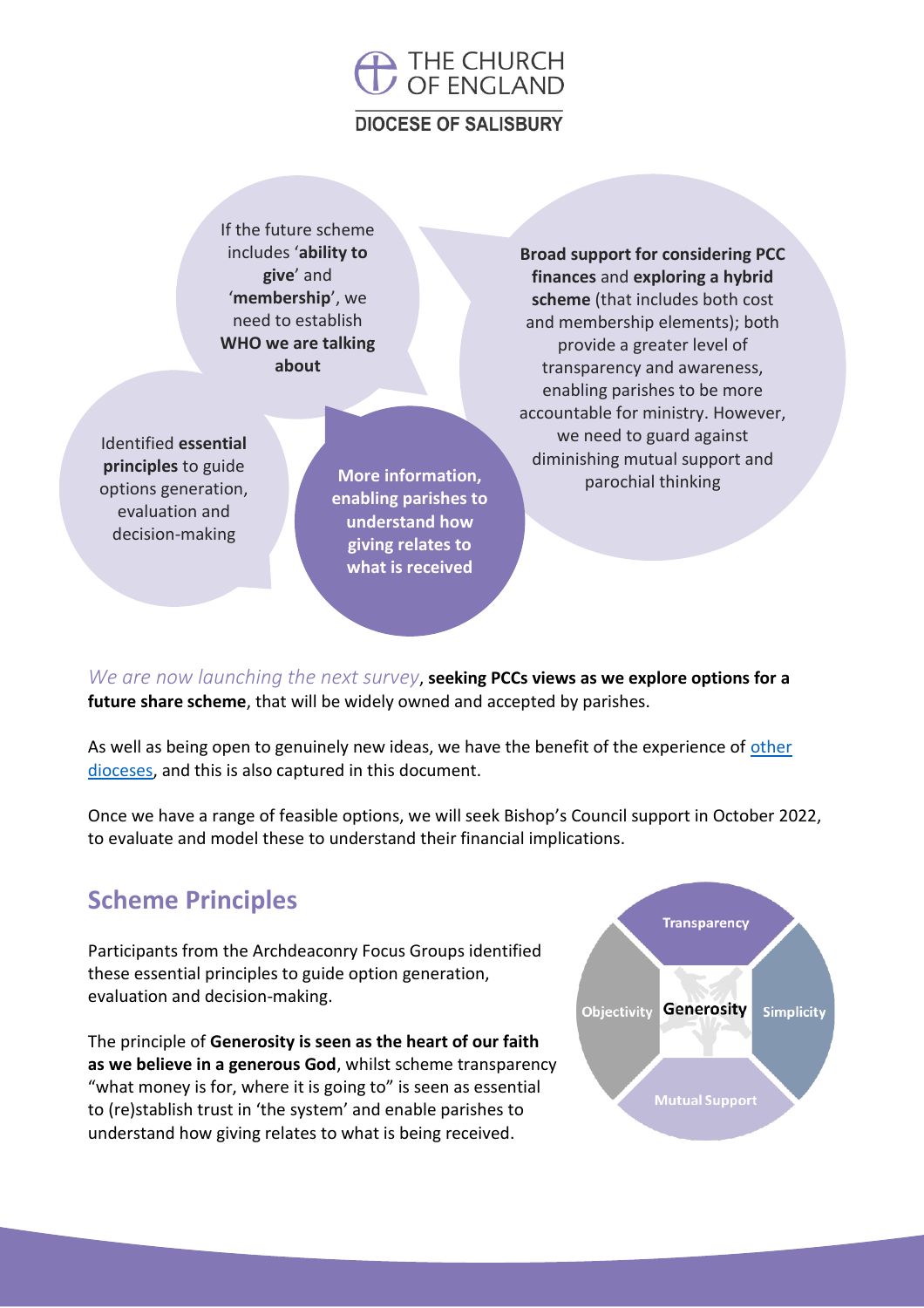

### <span id="page-4-0"></span>**Scheme options – what are our choices?**

Parishes giving through the share system enables God's ministry and mission in our diocese. How much a parish contribute and the way this amount is derived at, is referred to as the scheme models and apportionment.

Changing the share scheme and apportionment, will not address the fundamental issue that the cost of ministry provision and support (£12.5m) is currently 22% / £2.8m greater than the contributions we receive from parishes through share (£9.7m)<sup>1</sup>.

> *Share scheme apportionment enables parishes to prayerfully consider a realistic contribution, rooted in Christian generosity and mutual support*

Our share scheme needs to be relevant and related to the provision of current and future models of ministry. At a time of change in the church we anticipate a renewed vision and strategy for the diocese which Bishop Stephen has signalled his intention to prioritise.

The scheme options available to us are based on the relationship between two principles:

### Mutual Support – sharing of resources

- **Self-financing:** to what extent is the parish, benefice or deanery being asked to selffinance the ministry provision they receive? Referred to as **cost-based models**
- **Mutual support:** to what extent do we choose to pool the resources God gives us and then share it out so that all can enjoy ministry provision. These are the **membership-based models**
- **Hybrid:** an approach that blends both mutual support and self-financing, i.e. membership and cost-based models (see [Gloucester](https://www.gloucester.anglican.org/wp-content/uploads/2017/02/Parish-Share-leaflet-colour.pdf) and [Guildford\)](https://www.cofeguildford.org.uk/about/governance/parish-procedures-policies-and-regulations/parish-share/resources). This generates a degree of realism about cost but equally maintains mutual support.



<sup>1</sup> 2021 Audited Accounts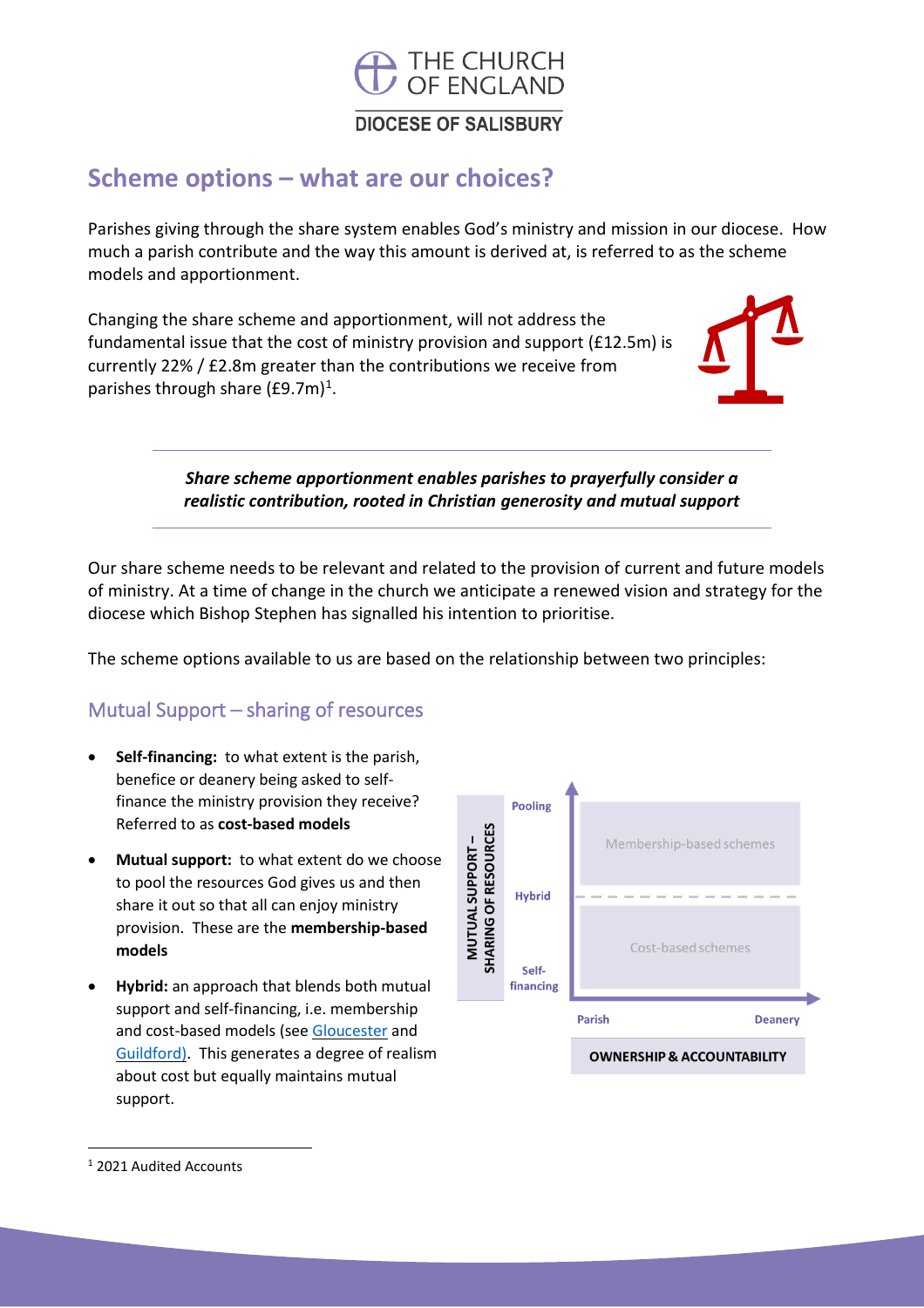

### Ownership & Accountability – Deanery, Benefice or Parish?

We are connected to each other, living together as a broad Church in our common faith in God. We want to share the resources God gives us for the sake of the Kingdom and enable decisions to be made and owned at a local level, in the light of knowledge of local circumstances.

How do we enable communities to own and be accountable for ministry? Should share be attributed at a deanery, benefice or parish level to support local ownership and accountability? It may increase visibility and allow communities to prayerfully consider mutual support and generosity across boundaries. However, it may have significant and unhelpful resource and relational implications at a deanery, benefice or parish level.

Is there any appetite to move to a benefice and or deanery scheme and if so, what are the considerations for and against?

#### More about cost-based models

A self-financing or cost-based model is based on the principle that the **actual cost of ministry provision is attributed** at either a deanery, benefice and or parish level.

• Calculating the actual cost of ministry provision

Dioceses like [Chichester,](https://cofechichester.contentfiles.net/media/documents/document/2019/05/Parish_Share_Leaflet.pdf) [Oxford,](https://d3hgrlq6yacptf.cloudfront.net/61f2fd86f0ee5/content/pages/documents/20210526-doc-support-services-parish-share-leaflet.pdf) [St Albans](https://www.stalbans.anglican.org/finance/parish-share-scheme/) and [Southwark](https://southwark.anglican.org/wp-content/uploads/2021/07/PSF-2022_booklet_F.pdf) calculate and attribute the actual number and type of clergy and associated cost at (mainly) deanery level. Oxford also attribute income such as parochial fees and significant investment and rental income to each deanery.

• Voluntary contributions by parishes – a commitment to be self-sustaining

Each parish or benefice, in discussion with the deanery, are invited to make a voluntary contribution which is realistic, challenging, and generous. The diocesan office provides parishes, benefices and deaneries with the actual cost of ministry provision received to inform conversations and ensure voluntary contributions are realistic, challenging, and generous.

#### • Local ownership and accountability

The two-step allocation from Diocese to deaneries, then from deaneries to benefices/parishes allows for decisions to be made and owned at a local level, in the light of knowledge of local circumstances.

• Mutual Support

Parishes and benefices are asked to prayerfully consider generosity 'locally' (within the deanery, benefice or parish) and give in proportion to what God has given them.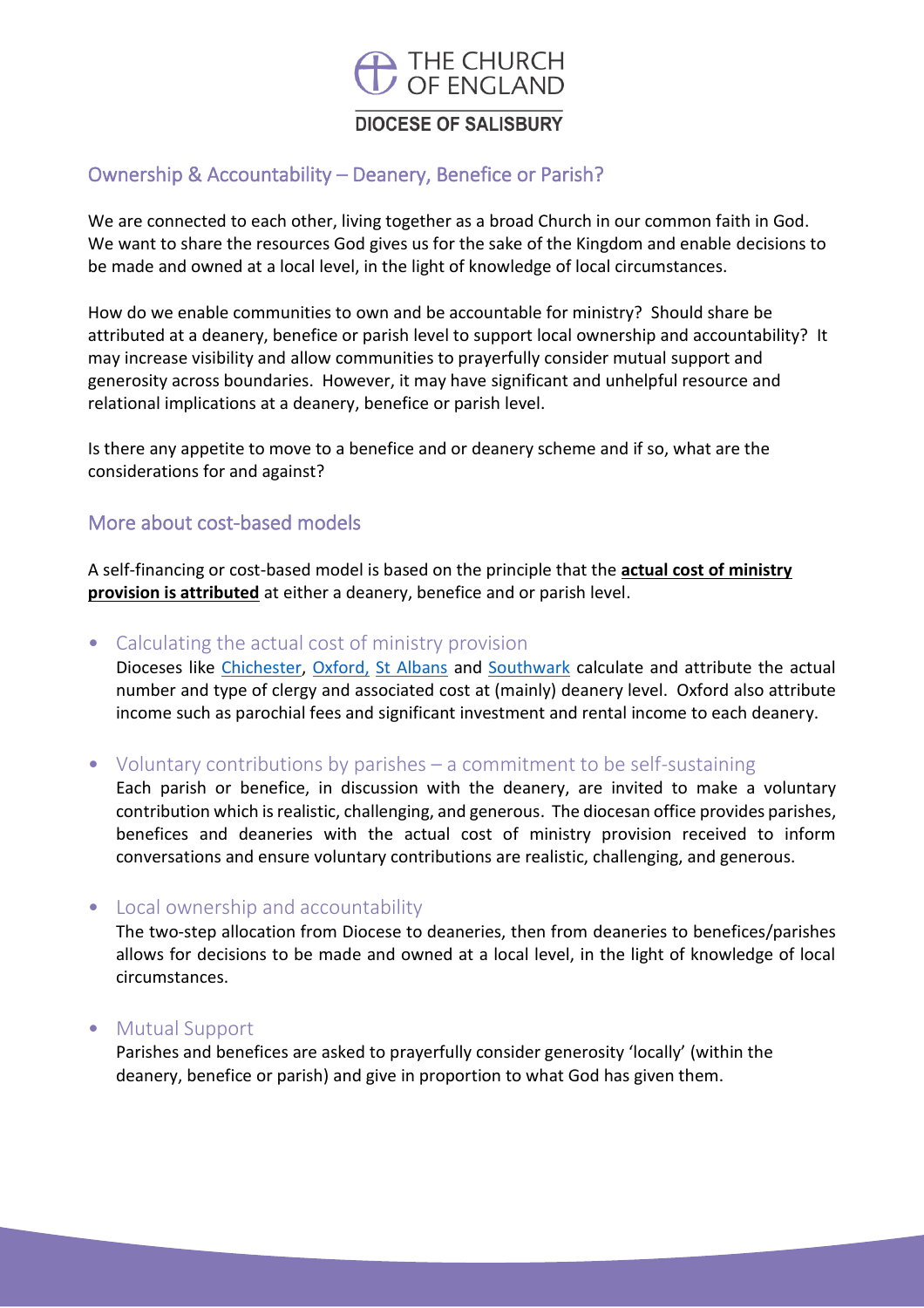### **DIOCESE OF SALISBURY**

### More about membership-based models

A mutual support or membership-based model is based on the principle of **pooling the resources** God gives us and then **sharing ministry provision based on need and opportunity**. The contribution request to each parishes/benefice/deanery is based on an agreed methodology which recognises that some are able to give more, thereby supporting those in the diocese that are less well off.

Our existing Fairer Share scheme as well as the dioceses of **Bath & Wells** and [Winchester](https://www.winchester.anglican.org/common-mission-fund/) have similar schemes. See [Allocations Alternatives](#page-10-0) for more options and examples.

Strong support remains for some form of membership-based scheme, however many parishes expressed that the way we currently define and count members it is not fit for purpose – it is considered open to interpretation, a cumbersome process and clearer guidance needed.

Below are some of the issues that we will need to address or accept if we do continue with a membership-based scheme:

- A system that is **heavily weighted towards membership numbers can be seen as a tax on growth**, unless there is some form of alleviation, i.e., 3-year rolling average (smoothing effect), a cap or some form of 'taper relief'
- As the Church of England has responsibility for '**the cure of souls**', should membership be (partially) based on the **potential worshipping community or actual churchgoers**?
- Many **households and couples** make a financial contribution as a collective, rather than as individual members
- Parishes may benefit from **financial contributions that come from 'non-members'** and equally, some members might contribute to the church in non-financial ways
- It is often easier to ask for and attract financial **contributions from the wider community and 'non-members'** (e.g. Friends of…) **towards the fabric, emergencies and project of church buildings**, such as roof repairs, installing kitchen/toilets, etc. rather than contributions towards the cost of mission and ministry
- With changing worshiping patterns, **church tradition is less influenced by location**. This is even more pertinent following the pandemic, with wild church, gin church and online worship to name but a few. Using data like the Electoral Roll, population and worshipping community to define a 'member' is more about people living in a particular area and the potential opportunity, than the people attending and or give financially to their church.

## <span id="page-6-0"></span>**Ministry Provision**

The share survey results in January 2022 indicated broad support from parishes to include an adjustment in light of ministry provision within the share scheme, however, many parishes felt that they did not understand the current way by which modification is made. Transparency about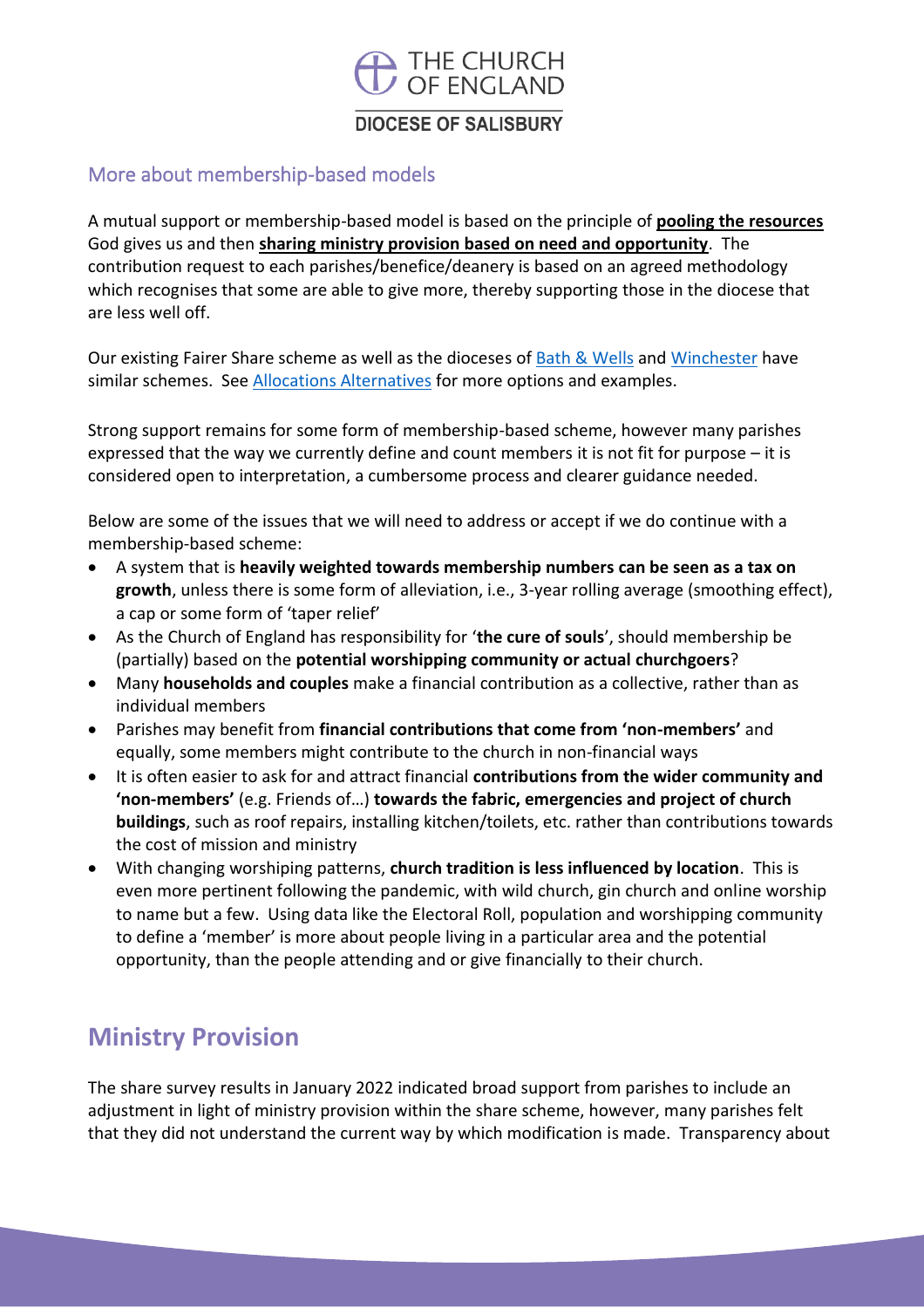### **DIOCESE OF SALISBURY**

cost is essential, enabling parishes to understand how their giving relates to what is being received.

Parishes highlighted wide-ranging factors that influence ministry provision:

- The Church of England has responsibility for care and service to the whole population and therefore **all communities should have access to ministry**
- The **need for ministry** at a locality, regardless of ability to pay, underpinned by the Christian principle of generosity
- The **size of a congregation and opportunities for growth**
- The number and **geographical spread** of churches making the job of ministers physically doable
- As well as stipendiary clergy, **other mission and ministry resources available** locally include self-supporting and retired clergy as well as lay leaders

As the diocese looks to grow new models of ministry consideration needs to be given to how we will financially support and resource those ministries that compliment but sit outside of the traditional model of parochial ministry (mixed ecology). Opportunities currently exist to further develop chaplaincy, pioneering ministry, lay ministry, increasing our investment in serving children and young people through youth work and expanding the Community Hub network. Therefore, what would it look like to create a share scheme that supports both traditional forms of parochial ministry as well as enabling the resourcing of emerging ministries both lay and ordained in the service of God across the whole diocese.

## <span id="page-7-0"></span>**Ability to give**

'Ability to give' is the way we express the principle of mutual support, recognising that some are able to give more (giving parishes), thereby supporting those in the diocese that are less well off (receiving parishes).

We know from the fairer share survey in January 2022 that the current way relative affluence is assessed (self-declared categories) generated the most comments and the predominant view is that "**social wealth demographics do not necessarily reflect individual church members' wealth or their willingness to give**".



This challenges us to consider if it remains relevant and meaningful to include 'ability to give' as part of a share scheme; is the more pertinent consideration 'willingness to give'?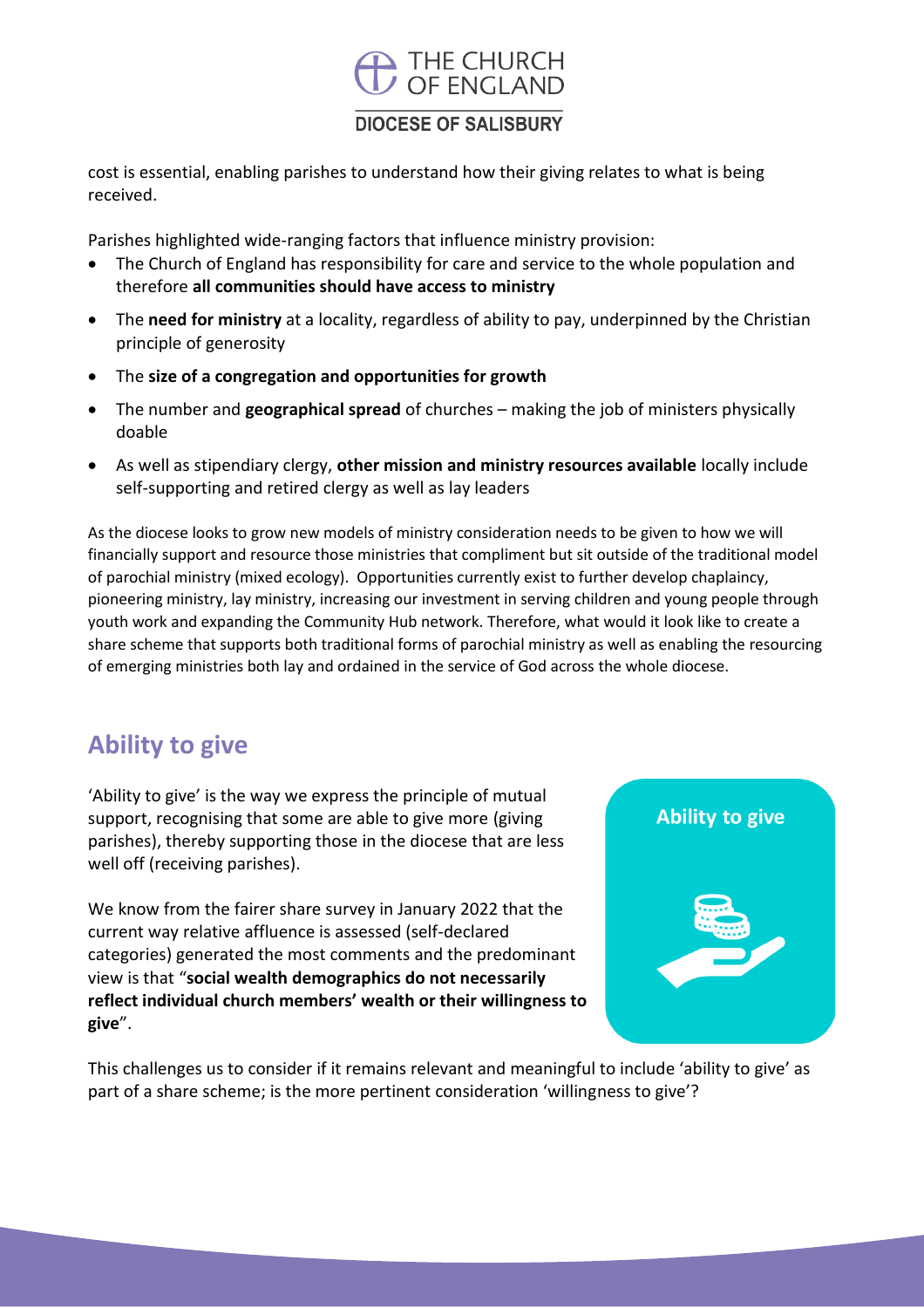### **DIOCESE OF SALISBURY**

**Who are we talking about?** Are we seeking to understand and quantify the 'ability to give' of the wider community (Church of England care and service to the whole population), the PCC, the members or combination of?

Objective measures are available once we decide WHO we are talking about, for example:

- Wider community Indicis of multiple deprivation (IMD)
- PCC annual published PCC accounts
- Members Experian data (which can provide data at a postcode level)

## <span id="page-8-0"></span>**Church buildings - Share in the context of a different economy**

Our church buildings can be a valuable asset at the heart of the mission and ministry of the local church. They are a focal point for our communities, a place for people to gather and a reminder that God is present in every community. Our buildings impact worship, mission, and ministry. Yet it is evident that for many local churches it is the maintenance of their buildings that dominates the PCC agenda, drains energy and dominates their finances, with many reserves being held for ongoing building maintenance.

The Church Buildings Working Group is preparing recommendations to unlock new approaches to our relationship with our church buildings, to release the missional energy and take the pressure off the local worshipping communities:

- Exploring the value of Festival Churches
- Develop a Buildings Support Team to offer advice and support on using church buildings to serve and resource the wider community
- Offer advice and support for identifying and growing local funding for e.g., Friends of...
- Collaborate with other diocese to secure government funding to assist with repairs, and maintenance and to broker the best deals on insurance, oil, contractors etc

## <span id="page-8-1"></span>**Support for giving and fundraising**

Local church carries significant responsibilities financially for the building, for ministry through share, for local mission and ministry provision. As a collective resource we could respond to the current challenge by significantly investing in fundraising support. At present we support the management of Trusts and Giving but this could be expanded to support for wider philanthropic giving, individual giving and community fundraising. Is there a need for this, or do local church communities have the capacity they already need in this area?

Experience shows that when impact of giving is clearly experienced people are more likely to respond as part of their discipleship journey. We can invest in creating opportunities to share best practice in the communication of the impact of the work of the local church. Telling our story will inspire people across the community to give, even if they are not regular church goers.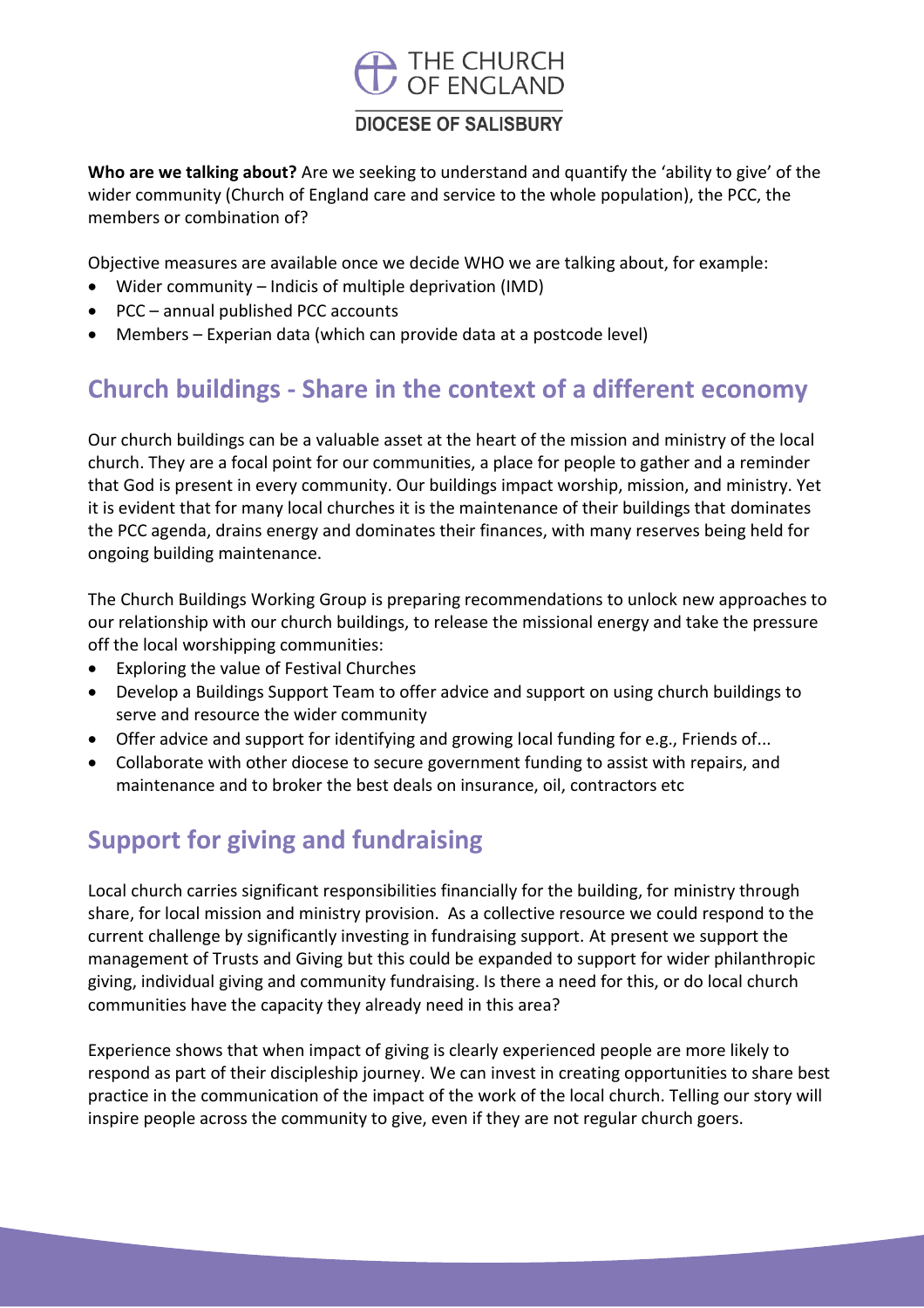

## **Summary of cost and membership-based models**

<span id="page-9-0"></span>

| <b>Models</b>                                         | Direct cost of ministry provision                                                                                                                                                                                              | <b>Cost of common life</b><br>of the diocese                                                                                                                                                                                                                                                                                                                                                                                   | <b>Other considerations</b>                                                                                                                                                                                                                                    |  |  |  |
|-------------------------------------------------------|--------------------------------------------------------------------------------------------------------------------------------------------------------------------------------------------------------------------------------|--------------------------------------------------------------------------------------------------------------------------------------------------------------------------------------------------------------------------------------------------------------------------------------------------------------------------------------------------------------------------------------------------------------------------------|----------------------------------------------------------------------------------------------------------------------------------------------------------------------------------------------------------------------------------------------------------------|--|--|--|
|                                                       | (e.g., stipends, pensions, housing and ministry support)                                                                                                                                                                       | (e.g., National church and<br>diocesan administration)                                                                                                                                                                                                                                                                                                                                                                         |                                                                                                                                                                                                                                                                |  |  |  |
| Self-financing<br>(cost-based model)                  | Actual allocation by deanery or benefice<br>$\bullet$<br>Could attribute income such as parochial fees and<br>$\bullet$<br>significant investment and rental income to each<br>deanery or benefice                             | (Partially) covered by<br>$\bullet$<br>income from historic<br>DBF assets<br>Balance is allocated<br>$\bullet$<br>based on an agreed<br>methodology                                                                                                                                                                                                                                                                            | Mutual support: owned at a more local (deanery or<br>benefice) level based on local knowledge<br>Affordability: separate hardship or growth funds<br>application<br>If required, allocation method to parish level can be<br>agreed by deanery or the benefice |  |  |  |
| <b>Hybrid model</b>                                   | An element (say $\frac{1}{2}$ ) is based on actual allocation of<br>$\bullet$<br>cost at deanery or benefice level<br>Remaining element (say $\frac{1}{2}$ ) is based on allocated<br>$\bullet$<br>based on agreed methodology |                                                                                                                                                                                                                                                                                                                                                                                                                                | Diocese of Gloucester and Guildford are examples of<br>such schemes and use separate designated hardship<br>or growth funds                                                                                                                                    |  |  |  |
| <b>Mutual Support</b><br>(membership-<br>based model) | All resources pooled and allocated based on an agreed methodology<br>$\bullet$                                                                                                                                                 | Choosing objective rather than subjective methods<br>are key to ensure consistency, transparency, and<br>trust in the system<br>Changes to worshipping patterns are becoming less<br>influenced by location and requires consideration<br>when deciding on the definition of a 'member'<br>A scheme heavily weighted towards membership<br>numbers can be seen as a tax on growth, unless there<br>is some form of alleviation |                                                                                                                                                                                                                                                                |  |  |  |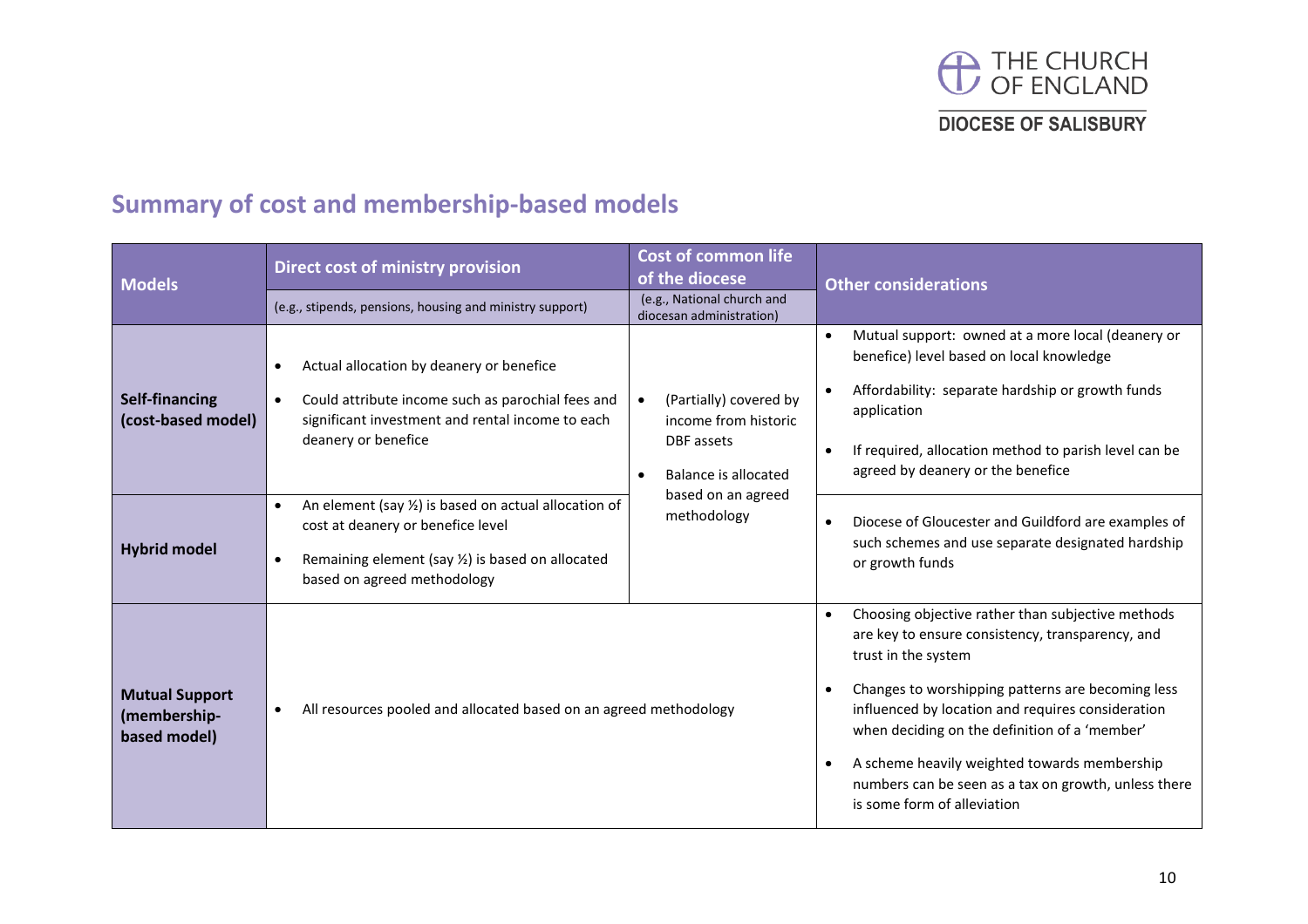

## **Allocation alternatives – examples from other dioceses & suggestions from parishes (January survey response)**

<span id="page-10-0"></span>

| <b>Membership</b>                                                                                                                                                                                                                                                                                                                                                                                                                                                                                                                                                                                                                                         | <b>Ability to Give</b>                                                                                                                                                                                                                                                                                                                                                                                                                                                                                                                                                                                                                                                                                                   | <b>Ministry Provision</b>                                                                                                                                                                                                                                                                                                                                                                                                                                                                                                                                                                                                                                                                                                                | <b>Other</b>                                                                                                                                                                                                                                                                                                                                                                                                                                                                                                                                                                                                                              |  |  |  |
|-----------------------------------------------------------------------------------------------------------------------------------------------------------------------------------------------------------------------------------------------------------------------------------------------------------------------------------------------------------------------------------------------------------------------------------------------------------------------------------------------------------------------------------------------------------------------------------------------------------------------------------------------------------|--------------------------------------------------------------------------------------------------------------------------------------------------------------------------------------------------------------------------------------------------------------------------------------------------------------------------------------------------------------------------------------------------------------------------------------------------------------------------------------------------------------------------------------------------------------------------------------------------------------------------------------------------------------------------------------------------------------------------|------------------------------------------------------------------------------------------------------------------------------------------------------------------------------------------------------------------------------------------------------------------------------------------------------------------------------------------------------------------------------------------------------------------------------------------------------------------------------------------------------------------------------------------------------------------------------------------------------------------------------------------------------------------------------------------------------------------------------------------|-------------------------------------------------------------------------------------------------------------------------------------------------------------------------------------------------------------------------------------------------------------------------------------------------------------------------------------------------------------------------------------------------------------------------------------------------------------------------------------------------------------------------------------------------------------------------------------------------------------------------------------------|--|--|--|
| Bespoke definition (e.g. "a person<br>committed to worship or other<br>regular involvement with the<br>church, and who may reasonably<br>be expected to contribute towards<br>the ministry of the church")<br>Regular attendance using the<br>church service register(s)<br>Civic electoral role<br><b>Church Electoral role</b><br>Population<br><b>Average Weekly Attendance</b><br>(mission statistics)<br><b>Usual Sunday Attendance</b><br>(mission statistics)<br><b>Worshipping Community (mission</b><br>statistics)<br>Membership defined as those<br>contributing over a sufficiently<br>meaningful minimum threshold<br>amount (e.g., £5/week) | Indices of multiple deprivation<br>(IMD)<br><b>Experian Mosaic (taken from the</b><br>$\bullet$<br>census and HMRC data)<br>Church urban fund index<br>$\bullet$<br><b>Council tax bands</b><br>Use parish annual accounts to<br>assess 'ability to give', e.g.<br>contribution as percentage of total<br>parish income (Southwark)<br>'Giving bands' -centered around<br>the national average member's<br>giving per week compared to the<br>parish's average member's giving<br>per week. This will reflect the<br>actual affluence of givers in a<br>parish, include relativity to the<br>wider CofE community and be<br>indisputably determinable by the<br><b>PCC</b><br>Anonymous income survey<br>Self-assessment | Actual (100%) cost of ministry<br>$\bullet$<br>provision received attributed to<br>each parish (Chichester)<br>Same ministry cost allocation<br>$\bullet$<br>for every parish (Winchester)<br>1/2 cost of actual ministry<br>$\bullet$<br>provision received (Gloucester)<br><b>Modification</b> for ministry<br>$\bullet$<br>provision based on a ratio, e.g.,<br>clergy to number of members;<br>clergy to worshipping<br>community; clergy to number of<br>churches in the benefice; clergy-<br>led services as proportion of<br>total services across the<br>benefice<br>No allocation or modification<br>$\bullet$<br>for ministry provision as all<br>resources are pooled within the<br>scheme (Exeter, Portsmouth, St<br>Albans) | Allocation at deanery or benefice level,<br>$\bullet$<br>rather than parish<br>Smoothing effect to manage change in<br>membership (up or down)<br>Cap / taper relief / alleviation for growth or<br>$\bullet$<br>larger worshipping communities (Bath &<br>Wells and Winchester)<br>Allowance made in 'membership definition'<br>$\bullet$<br>for couples/households<br>Separate hardship and or growth fund<br>(Guildford, Oxford, Gloucester)<br>$\bullet$<br>Alleviation for benefices in vacancy<br>(Guildford and St Albans)<br>Church buildings allowance (Exeter)<br>$\bullet$<br>% of PCC investment income (Exeter)<br>$\bullet$ |  |  |  |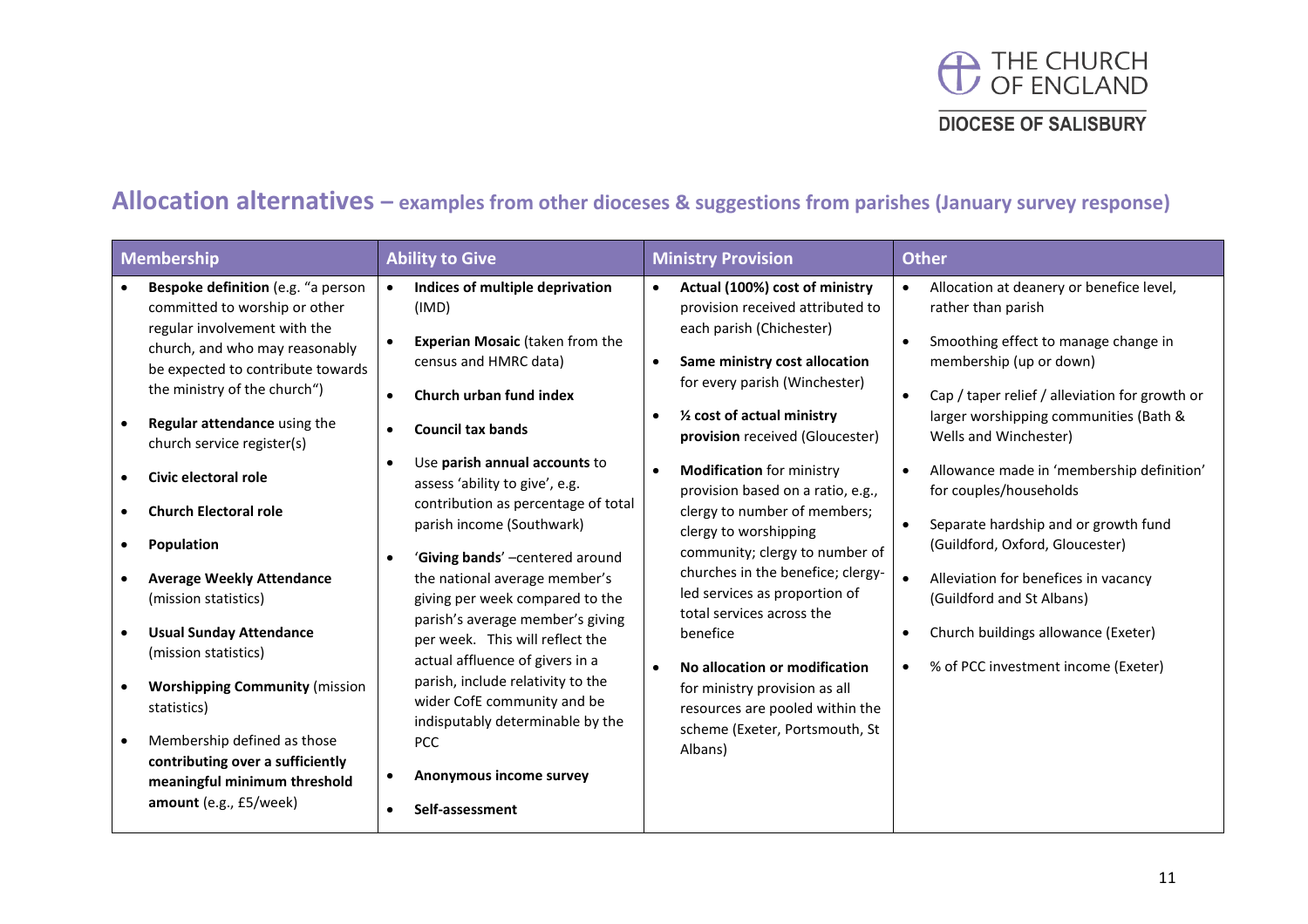

#### <span id="page-11-0"></span>**Bath & Wells Chichester Exeter Gloucester Guildford Oxford Portsmouth Salisbury St Albans Winchester Population (1)** 974,000 1,717,000 1,208,000 682,000 1,071,000 2,428,000 794,000 969,000 1,956,000 1,248,000 Parishes (1) <mark>| 463 | 352 | 485 | 296 | 160 | 608 | 134 | 431 | 335 | 252</mark> **Worshipping community (1)** 20,600 2.1% 42,400 2.5% 22,300 1.8% 19,900 2.9% 29,400 2.7% 59,900 2.5% 13,500 1.7% 27,300 2.8% 31,700 1.6% 25,400 2.0% **Share paid as % of total parish income** £9.3m 37% £13.2m 36% £8.4m 39% £6.5m 40% £11.4m 38% £19.2m 33% £4.7m 37% £9.4m 39% £12.6m 45% £9.1m 34% **Share collection Ranking (2)** 99.2% (2017) 98.3% (2020) (2) 97.8% (2018) 92.7% (2020) (4) 93.2% (2017) 90.5% (2020) (7) 97.4% (2017) 99.3% (2020) (1) 98.6% (2017) 91.8% (2020) (5) 97.0% (2017) 94.4% (2020) (3) 98.5% (2017) 89.9% (2020) (8) 95.9% (2018) 89.8% (2020) (9) 94.3% (2018) 91.0% (2020) (6) 95.8% (2017) 89.4% (2020) (10) **Avg Share/WC (3) Ranking (2)** £451 (1) £311 (10) £377 (4) £327 (8) £388 (3) £321 (9) £348 (6) £344 (7) £397 (2) £358 (5) **Scheme name** Parish Share Parish Share Common Fund Parish share Parish Share Parish Share Parish Share Parish Share Common Parish Share Common Parish Share Common Parish Share Common Parish Share Parish Share Common Paris Mission Fund **Share contribute towards?** All costs All costs All costs All costs All costs All costs All costs **Not** all costs All costs All costs **Allocation level** Parish Deanery Parish Deanery Parish Deanery Parish Parish/Church Parish Parish

### **APPENDIX: Research of 10 southern dioceses parish share schemes**